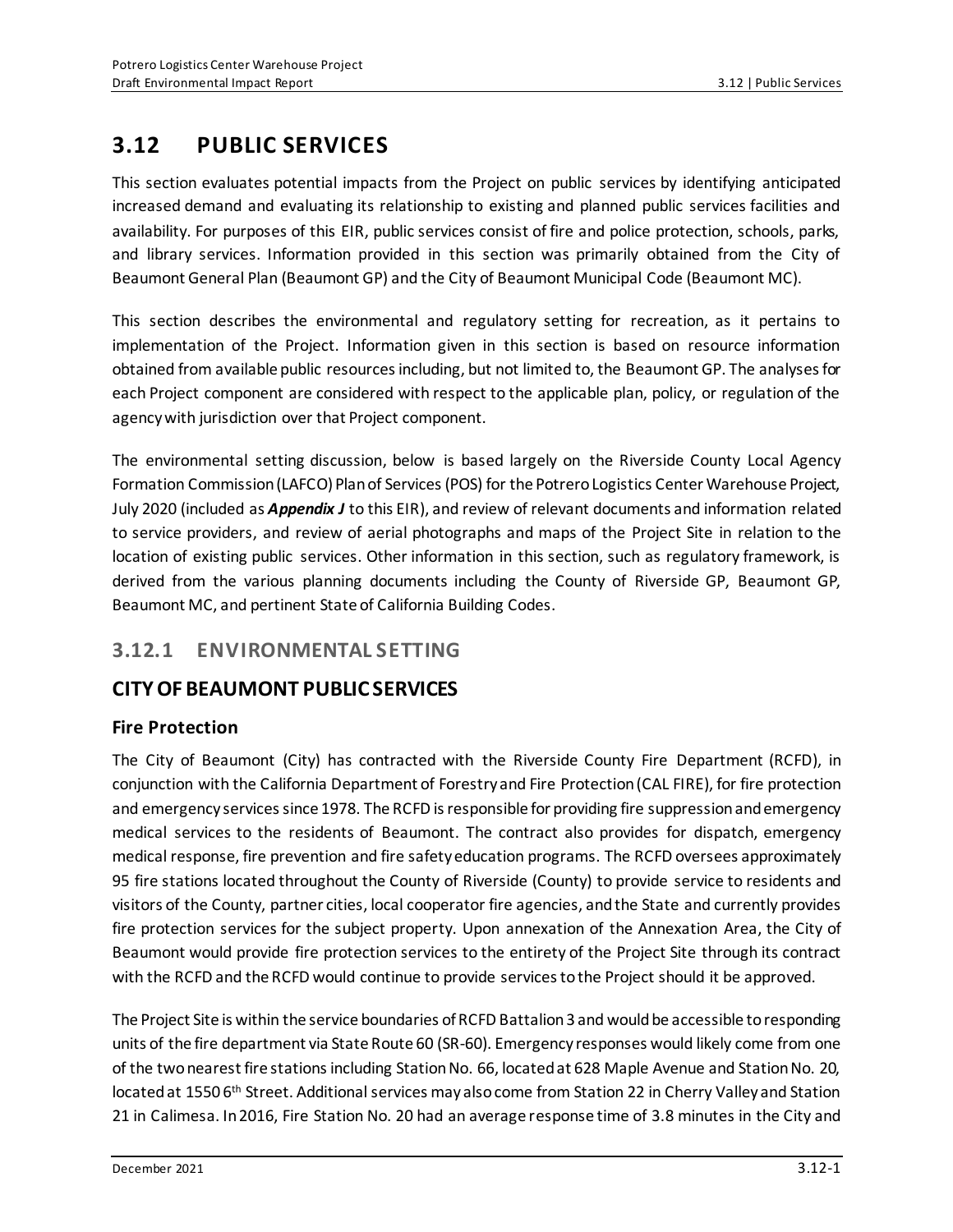Fire Station 66 had an average response time of 10.2 minutes. Approximately 75 percent of calls were responded to in fewer than five minutes and approximately 94 percent were responded to in fewer than 10 minutes.

Based information contained in the RCFD 2019 Annual Report, the number of calls for service and type of call are provided for all stations within the County. Station 66 responded to a total of 2,150 calls of which four were commercial structures fires, five hazardous materials calls, 1,390 medical emergencies, 290 traffic collisions totaling 1,689 calls, or approximately 78 percent of calls. The balance, 461 calls, were for false alarms, multiple family structure fires, other fires, other miscellaneous, public assistance, rescue, standby, vehicle fire, or wildland fire.

Station 20 responded to a total of 4,010 calls of which two were commercial structures fires, seven hazardous materials calls, 3,257 medical emergencies, 143 traffic collisions totaling 3,409 calls, or approximately 85 percent of calls. The balance, 601, were for the same as listed above (CRFD, 2019).

## **Law Enforcement**

## *City of Beaumont Police Department*

The majority of the Project Site is currently within the City of Beaumont and is currently served by the Beaumont Police Department (BPD). Upon annexation of the Annexation Area, the entirety of the Project Site would be served by the BPD for comprehensive law enforcement from the main police facility located at 660 Orange Avenue in the City. In addition to providing patrol services to the City, the BPD operates a detective bureau which is responsible for conducting investigations of both misdemeanor and felony offenses. The BPD also takes part in the City's Community Oriented Policing and Problem Solving Team, the Riverside County Gang Task Force, and the East Valley Street Enforcement Team. As of 2020, the BPD had approximately 40 sworn officers who provide patrol services and operate the Department's Detective Bureau(BPD, 2020). The City has a target ratio of 1.0 to 1.2 officers per 1,000 residents, which is reviewed annually. Based on the current City population of 51,475, the officer to population ratio is approximately 0.77 officers per 1,000 residents and response times in the City is approximately 2.9 minutes for in progress calls and 5.9 minutes for past calls.

## *Riverside County Sheriff's Department*

The Riverside County Sheriff's Department (RCSD) currently provides law enforcement services for that portion of the Project area that would be annexed to the City. RCSD provides primary law enforcement services out of the Cabazon Station, which is location at 50290 Main Street in Cabazon. approximately 15.5 miles from the Project Site. The latest LAFCO Municipal Services Review (MSR) of record for unincorporated areas proximate to the Annexation Area indicates that the Cabazon Station had an average response time of 8.08 minutes for priority 1 calls, 11.92 minutes for priority 2 calls, and 17.34 minutes for priority 3 calls. Riverside County's level of service standard for law enforcement proposed 1.2 full-time deputies per 1,000 residents. Currently, the department employ a total of 1,779 sworn personnel, per the RCSD. This results in a current ratio of more than 4 deputies per 1,000 residents (CDOF, 2020) based on a population of 385,388 persons in unincorporated Riverside County.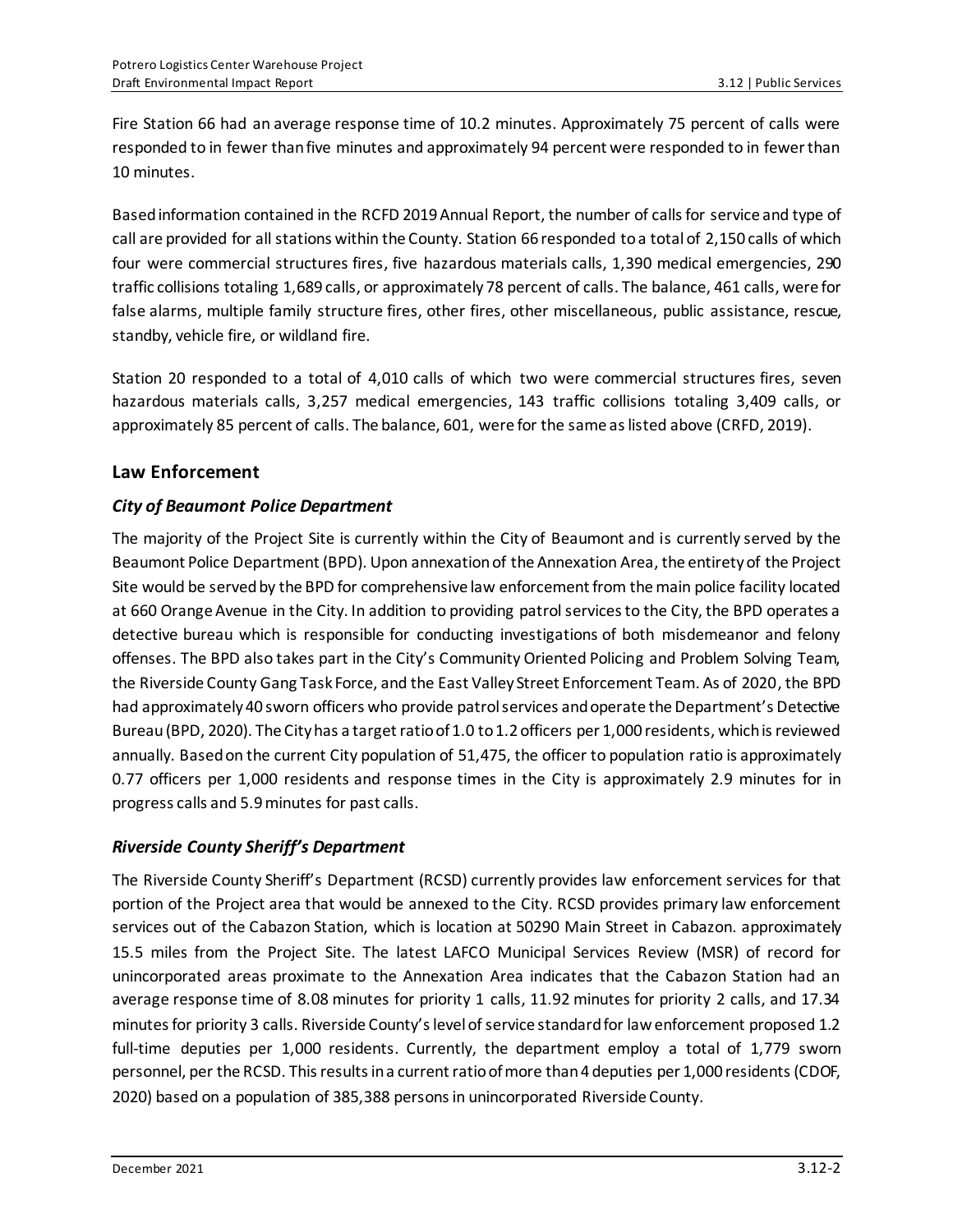## **Schools**

The Project Site is within the Beaumont Unified School District (BUSD). The BUSD consists of seven elementary schools, two middle schools, and two high schools. 2020-2021 enrollment for BUSD was 14,896 students.<sup>1</sup> The following schools are within three linear miles from the Project Site:

- Tournament Hills Elementary School at 36611 Champions Dr., Beaumont, CA 92223
- Three Rings Ranch Elementary School at 1040 Calumet Ave., Beaumont, CA 92223
- Glen View High School at 939 E. 10<sup>th</sup> St., Beaumont, CA 92223
- Mountain View Middle School at 200 Cougar Way, Beaumont, CA 92223
- Brookside Elementary School at 39139 Cherry Valley Blvd., Beaumont, CA 92223
- Beaumont High School at 39139 Cherry Valley Blvd., Beaumont, CA 92223

#### **Parks**

### *City of Beaumont's Community Services, Parks and Grounds Department*

City of Beaumont's Community Services, Parks and Grounds Department operates the following recreation facilities:

- 1. Oak Valley Community Park. Approximately six acres, with two half-basketball courts, and a tot lot. Located about 1.5 miles away at Oak Valley Parkway and Oak View Drive.
- 2. Stewart Park. Approximately 15 acres with community swimming pool, pavilion, and restrooms. Located about two miles to the northeast between  $8<sup>th</sup>$  and  $11<sup>th</sup>$  Streets and Orange and Maple Avenues.
- 3. Three Rings Ranch Community Park. Approximately seven acres with half-basketball court, baseball field, tot lot, and playground. Located about two miles northeast at Claiborne Avenue East and Brookside Lane.
- 4. Rangel Park. Approximately four acres with baseball field, full basketball court, restrooms, tot lot, and a playground. Located about two miles east at 4<sup>th</sup> and B Streets.
- 5. Beaumont Sports Park. Approximately 25 acres with adult and youth soccer fields, a little league baseball field, youth flag football fields, and restrooms. Located approximately three miles northeast at the southeast comer of Brookside and Beaumont Avenues.
- 6. Other Community Parks. Includes Veterans, Seneca Springs, Trevino, Mt. View, Wild Flower, Palmer, Stetson, Shadow Hill, and Sunny Hills.

### *Beaumont Cherry-Valley Recreation and Park District*

The Beaumont Cherry-Valley Recreation and Park District currently provides park and recreation services for the Annexation Area. The District provides services to most of the City of Beaumont, part of Calimesa, and surrounding unincorporated areas. The District operates the following facilities:

<sup>1</sup> California Department of Education. 2021. DataQuest, 2020-21 Enrollment by Ethnicity by Grade, Beaumont Unified Report (33-66993). <https://dq.cde.ca.gov/dataquest/dqcensus/EnrEthGrd.aspx?cds=3366993&agglevel=district&year=2020-21> (accessed November 2021).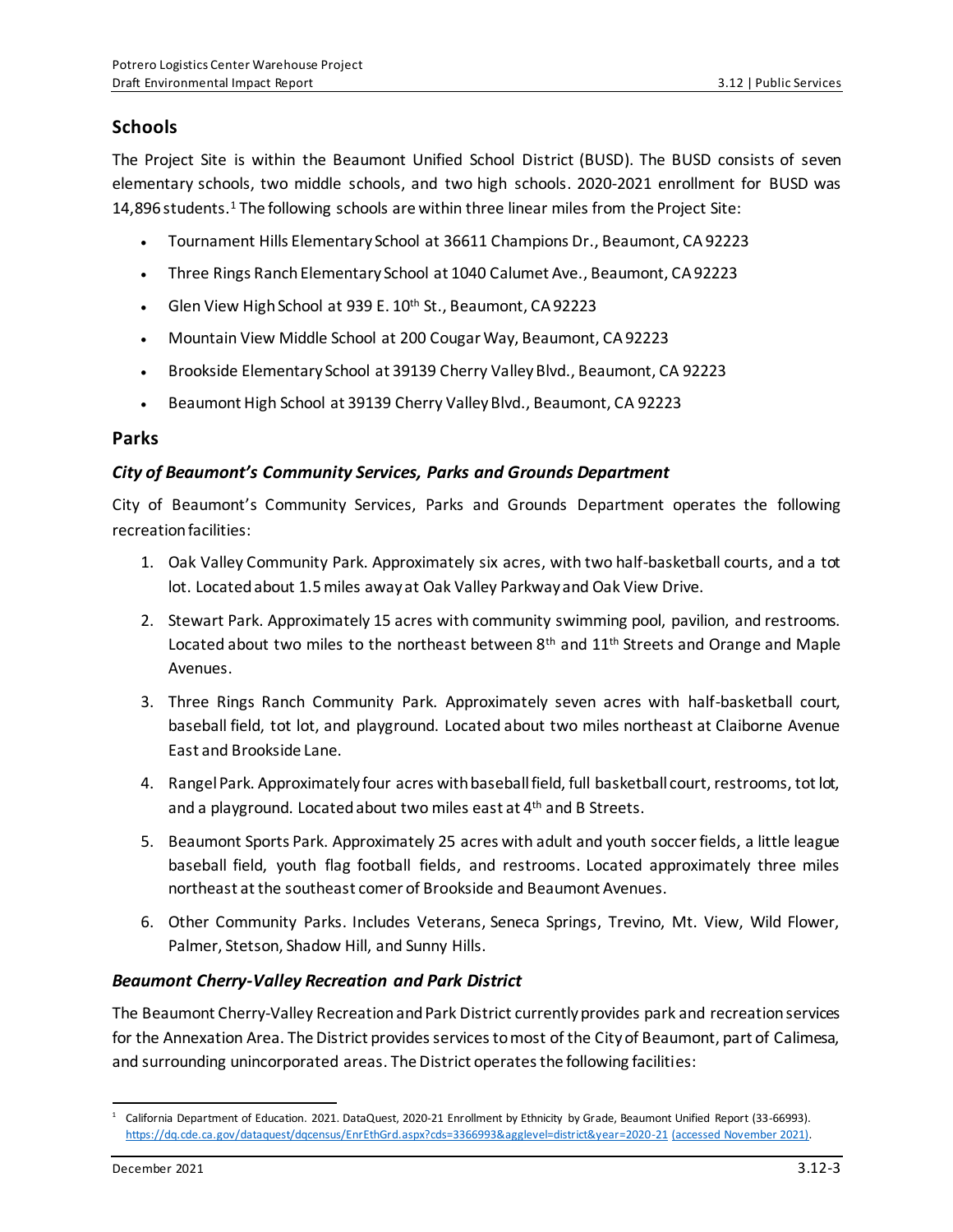- 1. Noble Creek Community Center. Approximately 60 acres and located approximately two miles northeast of the Annexation Area at 38900 Oak Valley Parkway, Beaumont.
- 2. The Woman's Club. Approximately 0.5 acres and located approximately two miles northeast of the Annexation Area at 306 East 6<sup>th</sup> Street, Beaumont.
- 3. Cherry Valley Grange Community Center. Approximately one acre and located approximately 3.5 miles northeast of the Annexation Area at 10478 Beaumont Avenue, Cherry Valley.

In addition to operating these facilities, the District manages a number of baseball and softball fields, soccer fields, and a horse arena. Further, the District provides numerous recreational programs and services including senior programs, childcare programs, field trips, summer camp, craft shows, theatre groups, karate, and yoga.

### **Other Public Services/Facilities**

### *Public Libraries*

The Beaumont Library District currently provides library services for the Project Site, including the Annexation Area. The Beaumont Library District is a special "library services" district and is independent of both City and County governments. The District currently serves over 80,000 residents of the City of Beaumont, unincorporated Cherry Valley, and unincorporated areas of Riverside County. The Beaumont Library main branch is located at 125 E. 8<sup>th</sup> Street and is approximately 11,700 square feet. Typical hours of operation are:

- 10am 6pm Monday, Friday, and Saturday
- 10am 8pm Tuesday and Thursday
- 1pm 6pm Sunday
- Closed Wednesday

In 2014-2015, the library circulated approximately 94,000 children and adult books, 49,000 videos, and had approximately 23,700 program attendees.

## **3.12.2 REGULATORY SETTING**

## **FEDERAL**

## **Federal Emergency Management Act (FEMA)**

In March 2003, FEMA became part of the US Department of Homeland Security. FEMA's continuing mission is to lead the effort to prepare the nation for all hazards and effectively manage federal response and recovery efforts following any national incident. FEMA also initiates proactive mitigation activities, trains first responders, and manages the National Flood Insurance Program and the U.S. Fire Administration.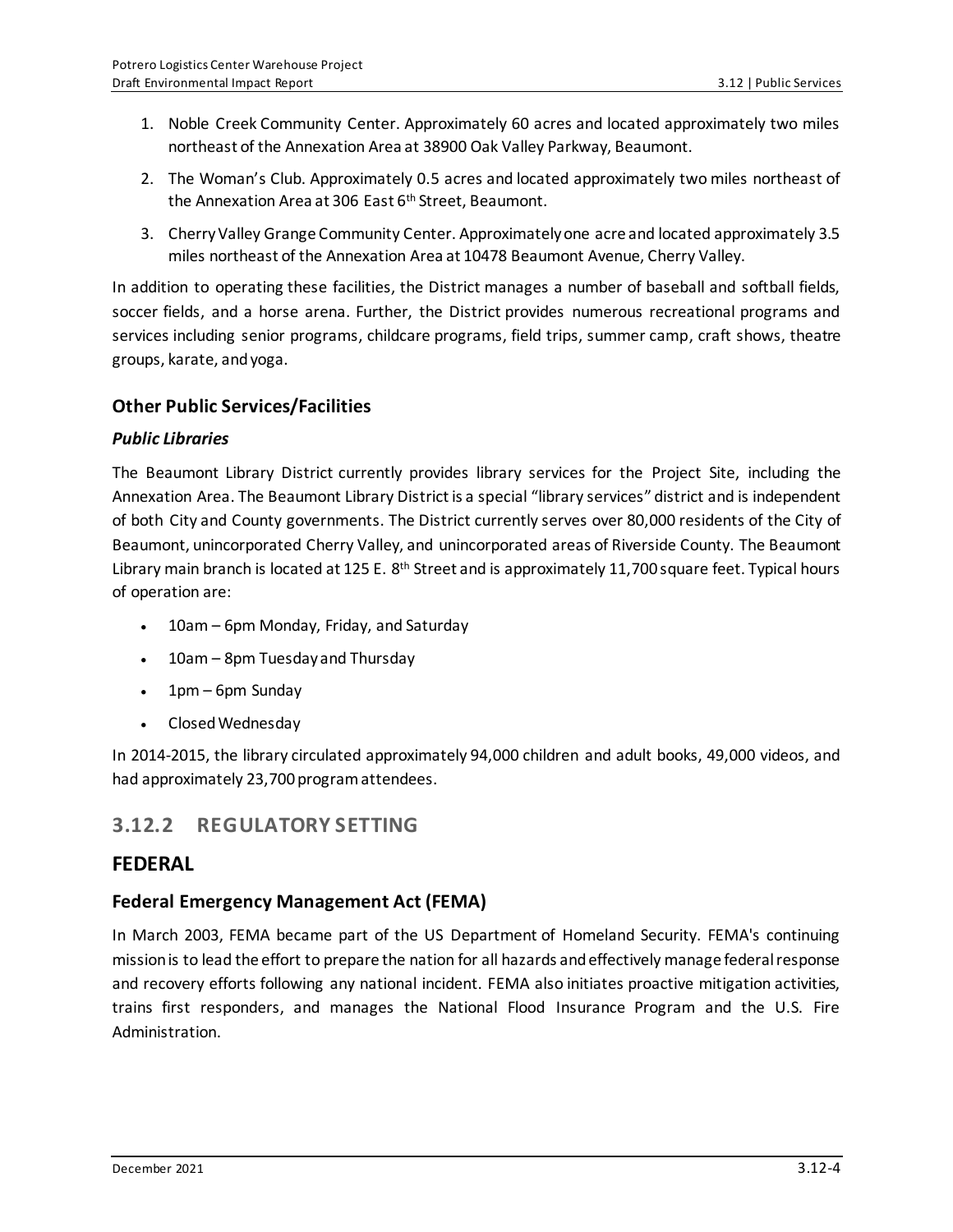### **Disaster Mitigation Act of 2000**

This Act (42 United States Code [USC] § 5121) was signed into law to amend the Robert T. Stafford Disaster Relief Act of 1988 (42 USC § 5121-5207). Among other things, this legislation reinforces the importance of pre-disaster infrastructure mitigation planning to reduce disaster losses nationwide and is aimed primarily at the control and streamlining of the administration of federal disaster relief and programs to promote mitigation activities. Some of the major provisions of this Act include:

- i) Funding pre-disaster mitigation activities;
- ii) Developing experimental multi-hazard maps to better understand risk;
- iii) Establishing state and local government infrastructure mitigation planning requirements;
- iv) Defining how states can assume more responsibility in managing the hazard mitigation grant program; and
- v) Adjusting ways in which management costs for projects are funded.

The mitigation planning provisions outlined in § 322 of this Act establish performance-based standards for mitigation plans and require states to have a public assistance program (Advance Infrastructure Mitigation [AIM]) to develop county government plans. The consequence for counties that fail to develop an infrastructure mitigation plan is the chance of a reduced federal share of damage assistance from 75 percent to 25 percent if the damaged facility has been damaged on more than one occasion in the preceding 10-year period by the same type of event.

### **Federal Fire Safety Act (FFSA)**

The 1992 FFSA is different from other laws affecting fire safety as the law applies to federal operations, and there is no requirement for local action unless a private building owner leases space to the federal government. The FFSA requires federal agencies to provide sprinkler protection in any building, whether owned or leased by the federal government that houses at least 25 federal employees during the course of their employment.<sup>2</sup>

### **Americans with Disabilities Act**

The Americans with Disabilities Act (ADA) of 1990 (42 USC § 12181) prohibits discrimination on the basis of disability in public accommodation and State and local government services. Under the ADA, the Architectural and Transportation Barriers Compliance Board issues guidelines to ensure that facilities, public sidewalks, and street crossings are accessible to individuals with disabilities. Public play areas, meeting rooms, park restrooms, and other buildings and park structures must comply with ADA requirements.

<sup>2</sup> Congress.gov. (August 1992). H.R.3360 – Federal Fire Safety Act of 1992. Retrieved fro[m https://www.congress.gov/bill/102nd](https://www.congress.gov/bill/102nd-congress/house-bill/3360)[congress/house-bill/3360.](https://www.congress.gov/bill/102nd-congress/house-bill/3360)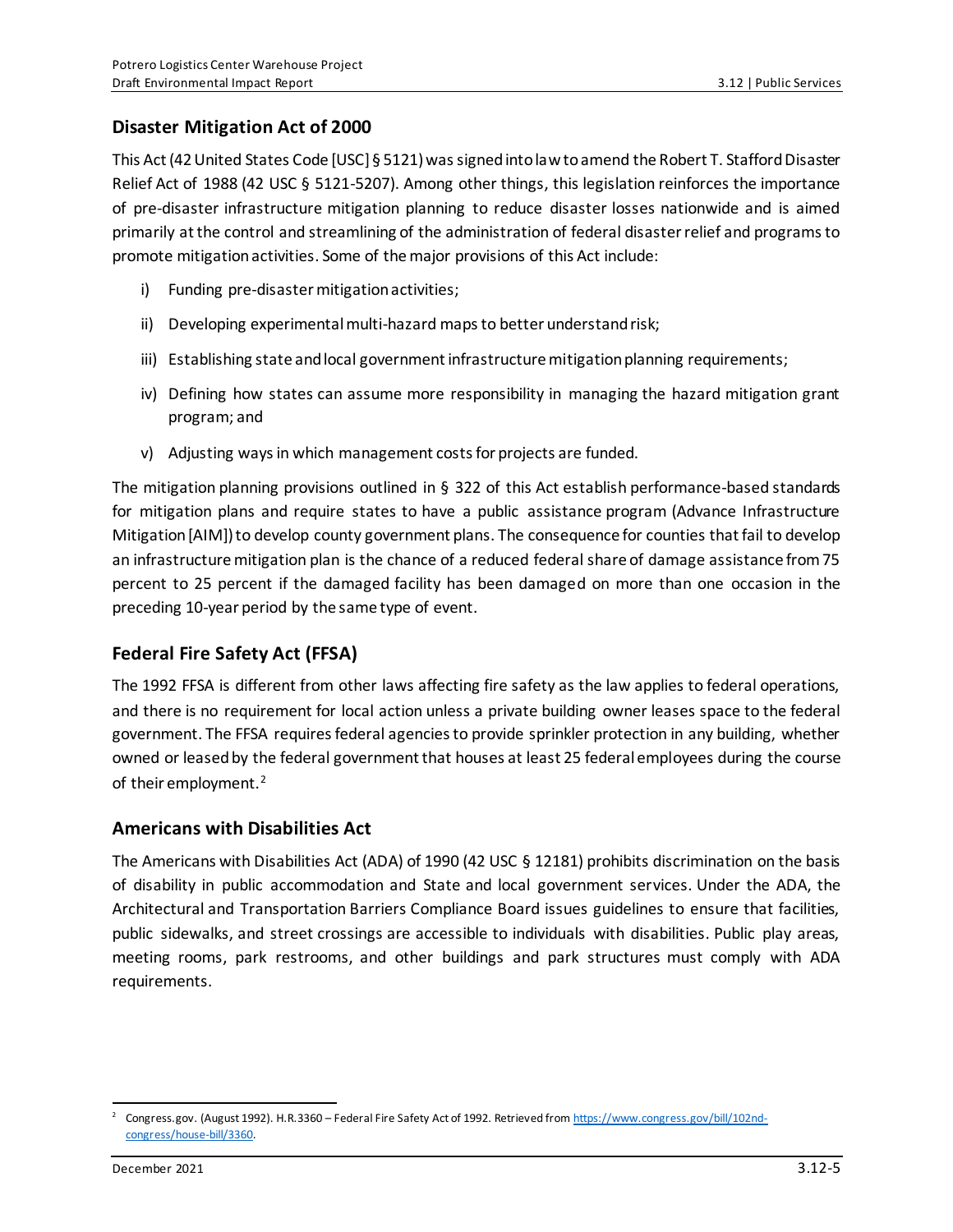## **STATE**

## **2019 California Fire Code**

California Code of Regulations (CCR) Title 24, Part 9 (2019 California Fire Code) contains regulations relating to construction and maintenance of buildings, the use of premises, and the management of wildland-urban interface areas, among other issues. The California Fire Code is updated every three years by the California Building Standards Commission and was last updated in 2019 (adopted January 1, 2020). The Fire Code sets forth regulations regarding building standards, fire protection and notification systems, fire protection devices such as fire extinguishers and smoke alarms, high-rise building standards, and fire suppression training. It contains regulations relating to construction, maintenance, and use of buildings. Topics addressed in the code also include fire department access, fire hydrants, automatic sprinkler systems, fire alarm systems, fire and explosion hazards safety, hazardous materials storage and use, provisions intended to protect and assist fire responders, industrial processes, and many other general and specialized fire-safety requirements for new and existing buildings and the surrounding premises. Development under the proposed Project would be subject to applicable regulations of the California Fire Code.

## **Title 8 California Code of Regulations Sections 1270 and 6773**

In accordance with CCR, Title 8 § 1270 "Fire Prevention" and 6773 "Fire Protection and Fire Equipment," the California Occupational Safety and Health Administration (Cal-OSHA) has established minimum standards for fire suppression and emergency medical services. The standards include, but are not limited to, guidelines on the handling of highly combustible materials, fire hose sizing requirements, restrictions on the use of compressed air, access roads, and the testing, maintenance, and use of all firefighting and emergency medical equipment.

## **California Building Standards Code**

California building standards are published in the CCR, Title 24, also known as the California Building Standards Code (CBSC). The CBSC, which applies to all applications for building permits, consists of 12 parts that contain administrative regulations for the California Building Standards Commission and for all State agencies that implement or enforce building standards. Local agencies must ensure the development complies with the guidelines contained in the CBSC. Cities and counties have the ability to adopt additional building standards beyond the CBSC including the CBSC Part 2, named the California Building Code which is based upon the International Building Code, and Part 11, named the California Green Building Standards Code, also called the CalGreen Code. The City of Beaumont adopted Title 24, Parts 1-12.

## **California Health and Safety Code**

State fire regulations are set forth in California Health and Safety Code § 13000 et seq., and include provisions concerning building standards, fire protection and notification systems, fire protection devices, and fire suppression training, as also set forth in the latest CBSC and related updated codes.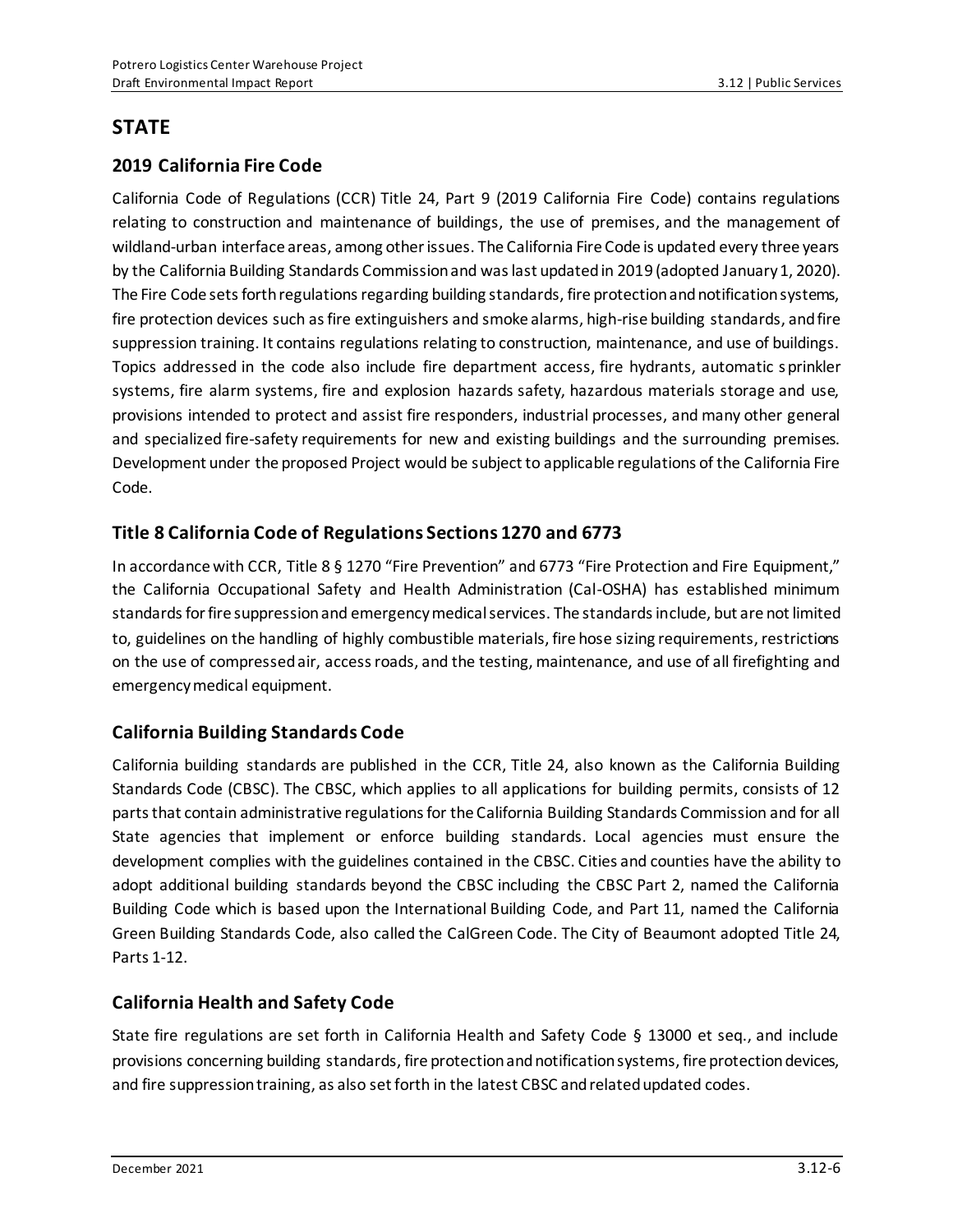## **Mutual Aid Agreements (MAA)**

The Emergency Management Mutual Aid (EMMA) system is a collaborative effort between city and county emergency managers in the Office of Emergency Services (OES) in the coastal, southern, and inland regions of the state. EMMA provides service in the emergency response and recovery efforts at the Southern Regional Emergency Operations Center (REOC), local Emergency Operations Centers (EOCs), the Disaster Field Office (DFO), and community service centers. The purpose of EMMA is to support disaster operations in affected jurisdictions by providing professional emergency management personnel. In accordance with the MAA, local and state emergency managers have responded in support of each other under a variety of plans and procedures.

## **California Education Code Section 17620**

California Education Code § 17620, et seq. allows school district governing boards to collect impact fees from developers of new commercial and residential construction.

## **California State Assembly Bill (AB) 2926**

The State of California has traditionally been responsible for the funding of local public schools. To assist in providing facilities to serve students generated by new development projects, the State passed AB 2926 in 1986. This bill allowed school districts to collect impact fees from developers of new residential and commercial building space. Development impact fees were also referenced in the Leroy F. Greene School Facilities Act of 1998, which required school districts to contribute a matching share of project costs for construction, modernization, or reconstruction.

## **California Government Code Section 65995 and Education Code**

California Government Code, § 65995 is found in Government Code, Title 7, Chapter 4.9. Government Code § 65995 authorizes school districts to collect impact fees from developers of new residential and commercial building space. Senate Bill (SB) 50 amended Government Code § 65995 in 1998. Under the provisions of SB 50, schools can collect fees to offset costs associated with increasing school capacity as a result of development.

The provisions of SB 50 prohibit local agencies from denying either legislative or adjudicative land use approvals on the basis that school facilities are inadequate, and reinstate the school facility fee cap for legislative actions (e.g., General Plan amendments, specific plan adoption, zoning plan amendments). Under SB 50, school impact fees are the exclusive means of considering as well as mitigating school impacts caused by new development. Accordingly, SB 50 limits the scope of impact review in an EIR, the mitigation that can be imposed, and the findings a lead agency must make in justifying its approval of a project (Government Code § 65995-65996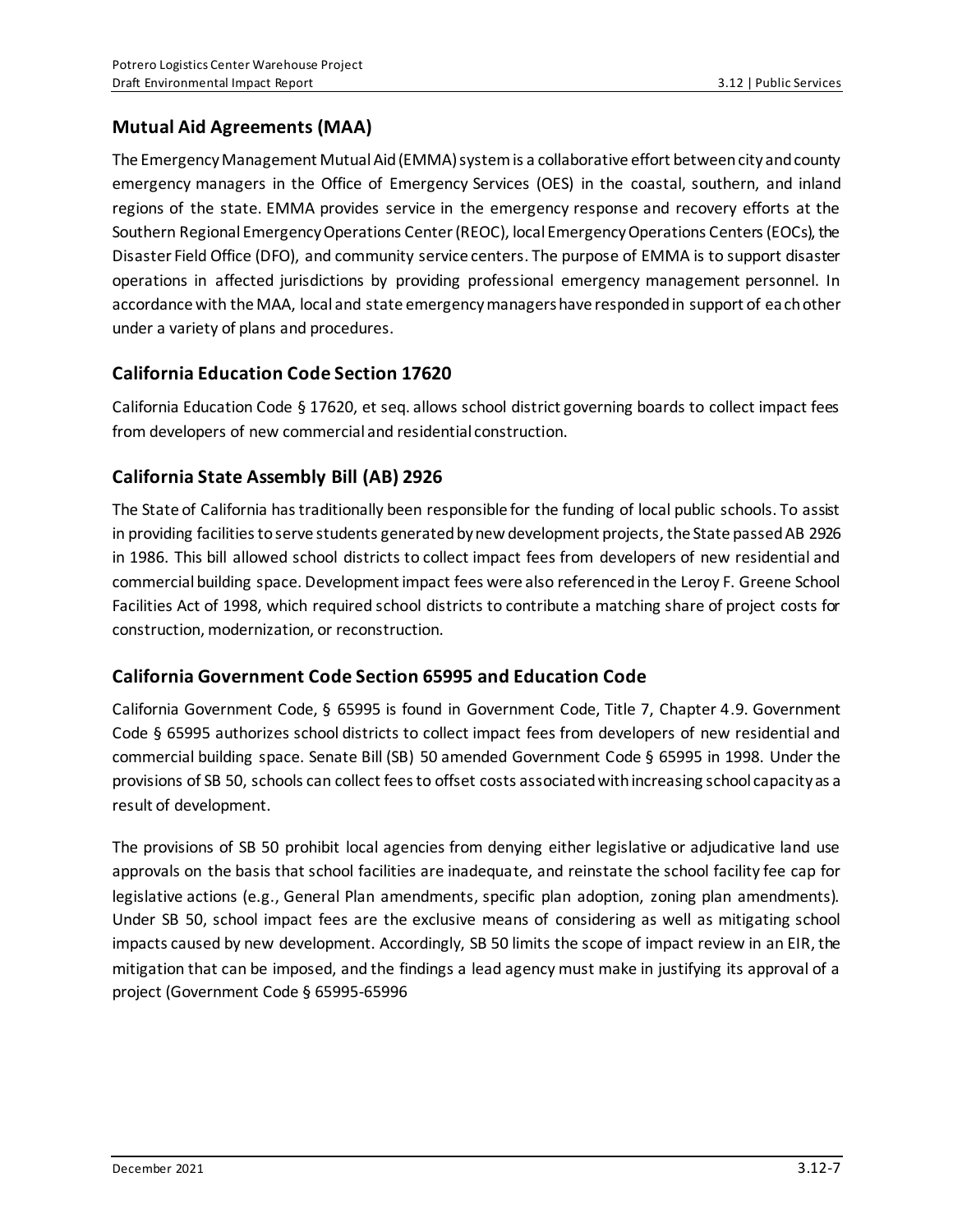## **REGIONAL**

### **County of Riverside General Plan**

#### *Multipurpose Open Space Element*

The Multipurpose Open Space Element of the Plan aims to categorize policies and issues that seek to conserve and preserve renewable and non-renewable resources. Policies pertaining to Public Services and Recreation include the following:

- OS 16.3 Implement public transportation systems that utilize alternative fuels when possible, as well as associated urban design measures that support alternatives to private automobile use.
- OS 16.8 Promote coordination of new public facilities with mass transit service and other alternative transportation services, including bicycles, and design structures to enhance mass transit, bicycle, and pedestrian use.
- OS 20.1 Preserve and maintain open space that protects County environmental and other nonrenewable resources and maximizes public health and safety in areas where significant environmental hazards and resources exist.
- OS 20.2 Prevent unnecessary extension of public facilities, services, and utilities, for urban uses, into Open Space-Conservation designated areas.
- OS 20.3 Discourage the absorption of dedicated park lands by non-recreational uses, public or private. Where absorption is unavoidable, replace park lands that are absorbed by other uses with similar or improved facilities and programs.
- OS 20.4 Provide for the needs of all people in the system of the County recreation sites and facilities, regardless of their socioeconomic status, ethnicity, physical capabilities or age.
- OS 20.5 Require that development of recreation facilities occurs concurrent with other development in an area.
- OS 20.6 Require new development to provide implementation strategies for the funding of both active and passive parks and recreational sites.

#### *Safety Element*

The Safety Element serves the following functions:

- Develops a framework by which safety considerations are introduced into the land use planning process;
- Facilitates the identification and mitigation of hazards for new development, and thus strengthens existing codes, project review, and permitting processes;
- Presents policies directed at identifying and reducing hazards in existing development; and
- Strengthens earthquake, flood, inundation, and wildland fire preparedness planning and postdisaster reconstruction policies.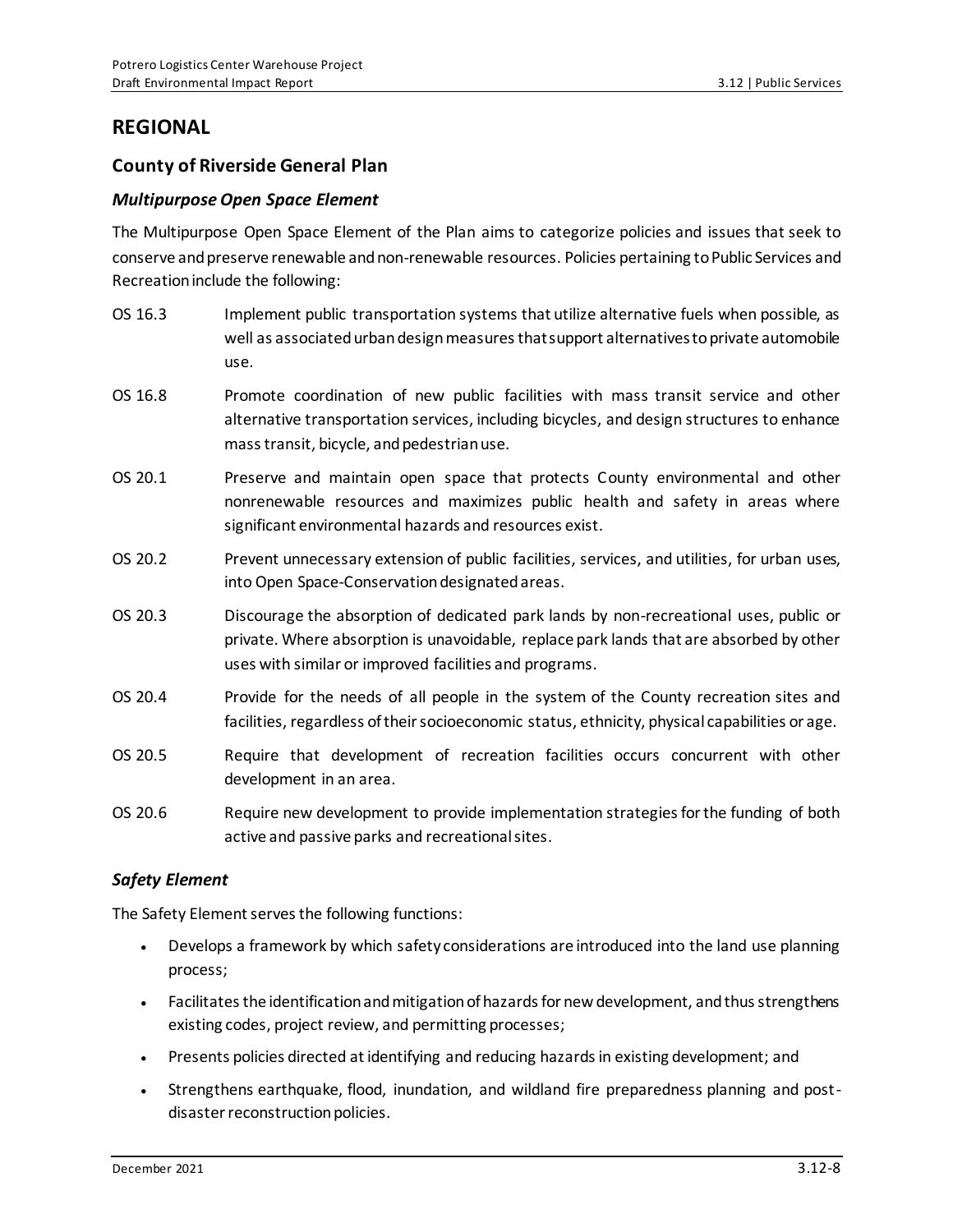- S 5.5 Encourage proposed development in Fire Hazard Severity Zones to develop where fire and emergency services are available or planned.
- S 5.6 Demonstrate that the proposed development can provide fire services that meet the minimum travel times identified in Riverside County Fire Department Fire Protection and EMS Strategic Master Plan.

### **Riverside County Fire Department (RCFD)**

The RCFD, in coordination with CAL FIRE, provides fire and emergency services to all unincorporated areas of Riverside County and 22 partner cities (including Beaumont) within the County. RCFD is equipped for fire prevention and detention support from both the ground through its 101 stations, but also from the air through the Ryan Air Attack Base at the Hemet Ryan Airport. Through the County Fire Marshall, RCFD also analyzes and inspects construction development both in their planning and construction phases. As well, professional fire and life safety engineering, and permitting is also provided, amongst other services.

## **LOCAL**

### **City of Beaumont General Plan**

### *Community Facilities and Infrastructure Element*

The Community Facilities and Infrastructure Element establishes goals and policies to provide attractive and accessible public facilities for the City's residents. This Element complies with the State requirements for a Community Facilities and Infrastructure Element. The Project's consistency with these goals and policies is discussed in *Table 3.10-3: Beaumont General Plan Consistency Analysis* of this EIR. The following goals and policies are applicable to utilities and service systems:

#### **Goal 7.10 Access to high-quality education and community services for all residents.**

Policy 7.10.1 Work with the Beaumont Unified School District to anticipate potential adjustments in new student enrollment and potential impacts on existing schools.

#### *Safety Element*

The Safety Element establishes goals and policies to maintain and improve the safety of the City's residents. This Element complies with the State requirements for a Safety Element. The Project's consistency with these goals and policies is discussed in *Table 3.10-3: Beaumont General Plan Consistency Analysis* of this EIR. The following goals and policies are applicable to public services:

## **Goal 9.1 A City with a high standard of law enforcement services that has a focus on communitybased crime prevention.**

Policy 9.1.1 Maintain sufficient levels of City law enforcement services and facilities to support existing residents and future growth. Coordinate with the Riverside County Sheriff in its efforts to provide adequate law enforcement services within the City's Sphere of Influence.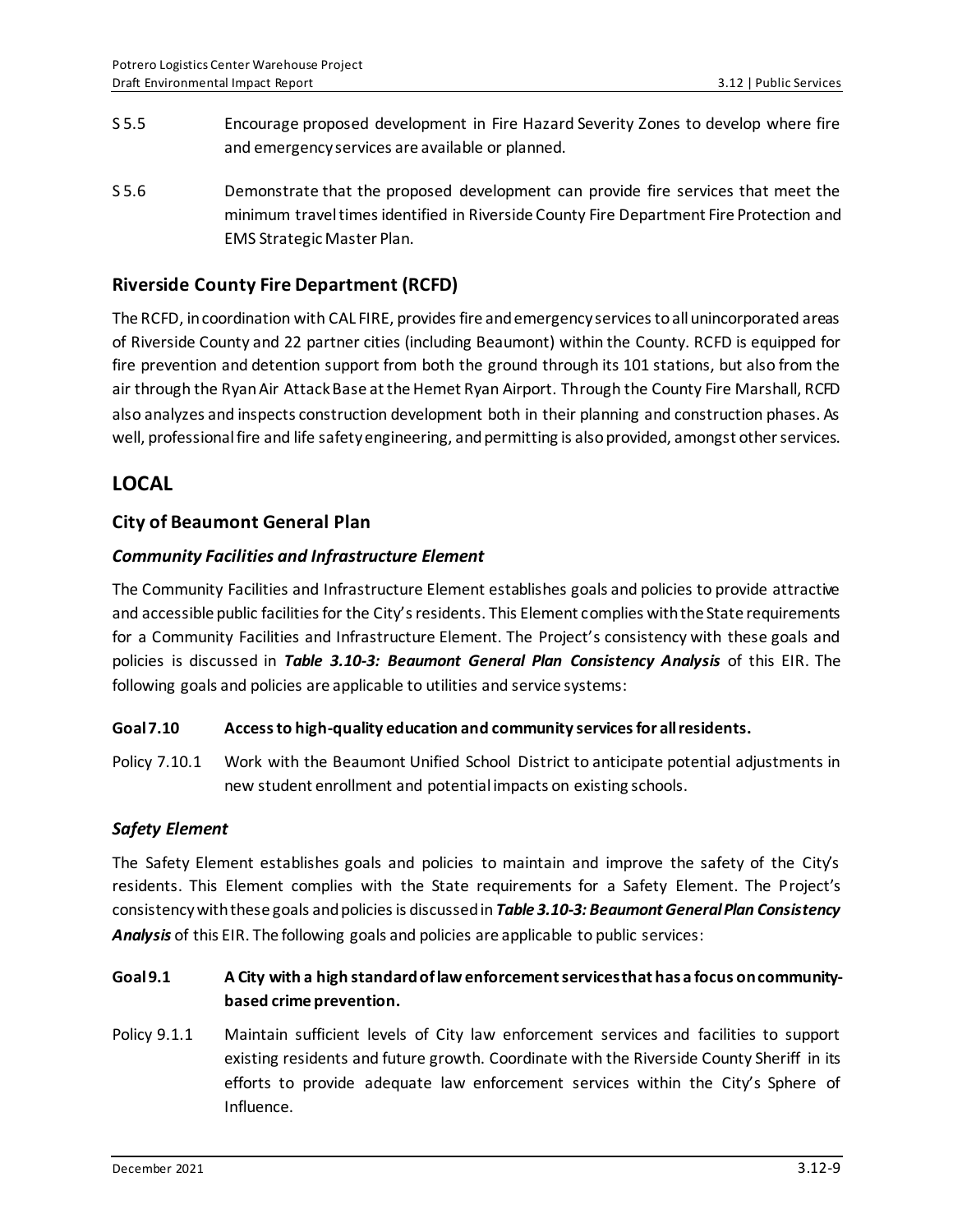### **Goal 9.2 A City with improved community safety and reduced opportunities for criminal activity through appropriate physical design.**

- Policy 9.2.1 Implement Crime Prevention Through Environmental Design (CPTED) principles with:
	- Site design techniques that maximize natural surveillance and reduce the potential for criminal activity.
	- Policies and regulations that encourage a mixture of compatible land uses to promote visibility and higher levels of activity and increase the safety of public use areas and of pedestrian travel.
	- **■** Improve lighting and nighttime security across all City neighborhoods, especially in existing or potential crime problem areas.
	- Involve the City's Police Department in the development review process for evaluation of building and site plan vulnerabilities to criminal activities, especially for public areas within developments.

#### **Goal 9.5 A City with enhanced fire and emergency response services.**

- Policy 9.5.1 Ensure that the locations of new and existing fire protection facilities provide a consistent level of service across the City. Fund and support new fire stations, personnel, and equipment as needed to meet NFPA and County Fire response standards. Partner with CAL FIRE to establish minimum staffing levels for each fire company or each duty shift.
- Policy 9.5.2 Increase Fire Department resources and facilities to the western portion of Beaumont to decrease current response times to the targeted response time of five minutes.
- Policy 9.5.3 Provide an adequate level of paramedic service for emergency medical aid for patients.

## **City of Beaumont Municipal Code**

### *Beaumont Municipal Code Title 15*

The Beaumont MC Chapter 15.13 – The Beaumont MC Building Code has adopted the California Existing Building Code, Title 24, California Code of Regulations, Part 10, including any and all amendments that may be later made and adopted by the State of California. Building Code regulates the erection, construction, enlargement, alteration, repair, moving, removal, demolition, conversion, occupancy, equipment, use, height, area and maintenance of all buildings and/or structures in the city in accordance with the California Building Code.

### *Beaumont Municipal Code Title 3 – Revenue and Finance*

Title 3 enables the City to charge fees for licenses and permits and other certain services are provided by the City. The fees, charges, and taxes are used for the purpose of raising revenue, providing police regulation and protecting the public health, safety and welfare. The City Development Related Fee Schedule adopted July 1, 2020 shows fees for Police Facilities for Industrial High Cube/Warehouse at \$44.87 per thousand square feet (sf), and \$134.24 per 1,000 sf for the Fire Protection Impact fee. There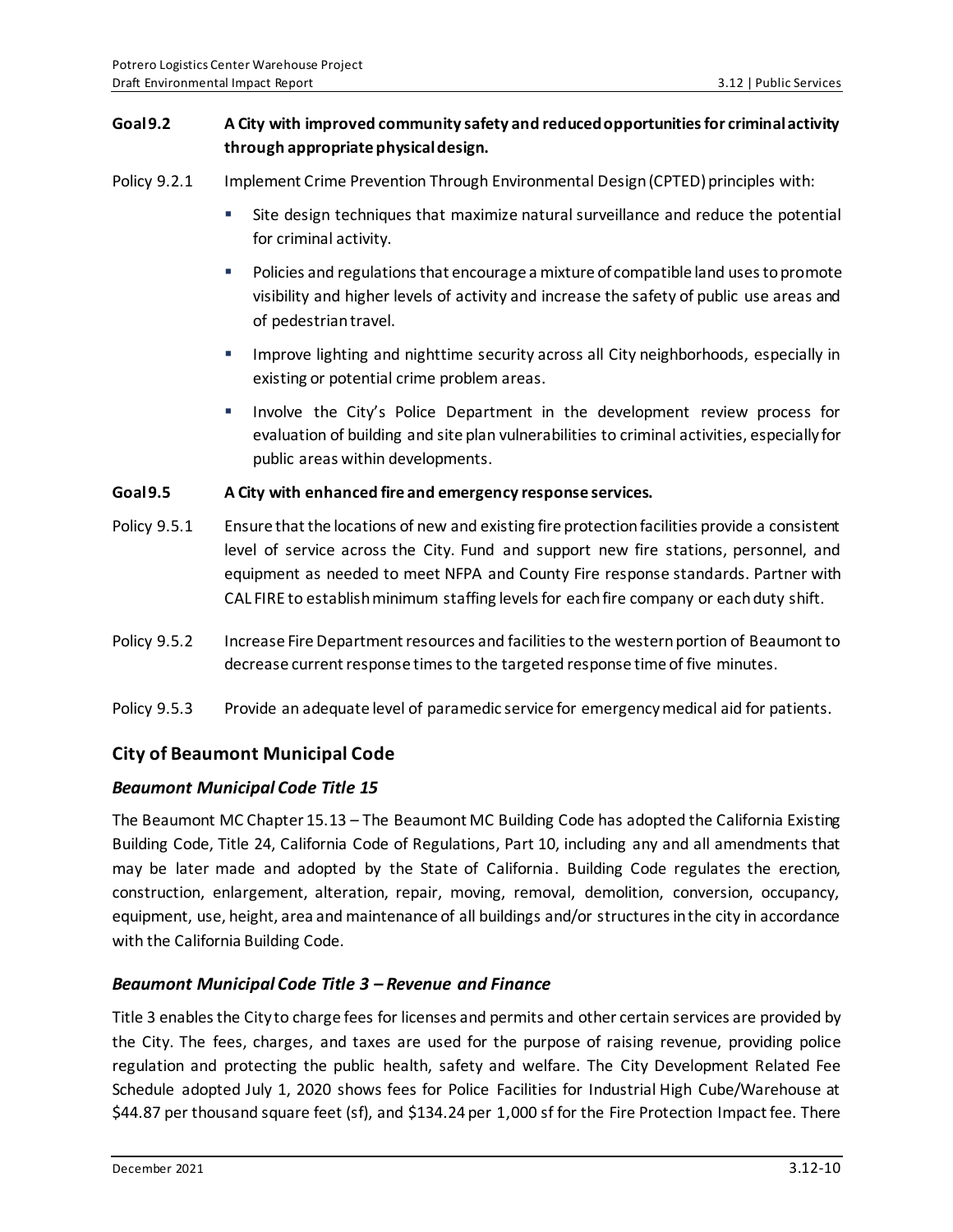also is a Public Facilities fee of \$38.72 per 1,000 sf., a Streets & Bridges fee \$295.96 per 1,000 sf, and a Traffic signal fee of \$232.97 per 1,000 sf.

## **3.12.3 STANDARDS OF SIGNIFICANCE**

State CEQA Guidelines Appendix G contains the Environmental Checklist Form, which includes questions concerning Public Services and Recreation. The questions presented in the Environmental Checklist Form have been utilized as significance criteria in this section. Accordingly, the Project would have a significant environmental impact if one or more of the following occurs:

- a) Would the project result in substantial adverse physical impacts associated with the provision of new or physically altered governmental facilities, need for new or physically altered governmental facilities, the construction of which could cause significant environmental impacts, in order to maintain acceptable service ratios, response times or other performance objectives for any of the public services:
	- i. Fire protection?
	- ii. Police protection?
	- iii. Schools?
	- iv. Parks?
	- v. Other public facilities Libraries?

## **METHODOLOGY AND ASSUMPTIONS**

The Project is evaluated against the aforementioned significance criteria/thresholds, as the basis for determining the impact's level of significance concerning public services and recreation. In addition, this analysis considers the existing regulatory framework (i.e., laws, ordinances, regulations, and standards) that avoid or reduce the potentially significant environmental impact. Where significant impacts remain despite compliance with the regulatory framework, feasible mitigation measures are identified, to avoid or reduce the Project's potentially significant environmental impacts.

## **Approach to Analysis**

This analysis of impacts on public services and recreation examines the Project's effects based on application of the significance criteria/thresholds outlined above. Each criterion is discussed in the context of the Project Site and the surrounding characteristics/geography. The impact conclusions consider the potential for changes in environmental conditions, as well as compliance with the regulatory framework enacted to protect the environment.

The baseline conditions and impact analyses are based on the LAFCO Plan of Services for the Potrero Logistics Center Warehouse Project, July 2020; field observations conducted by Kimley-Horn; review of Project maps and drawings; analysis of aerial and ground‐level photographs; and review of various data available in public records, including local planning documents. The determination that a project component would or would not result in "substantial" adverse effects on public services and recreation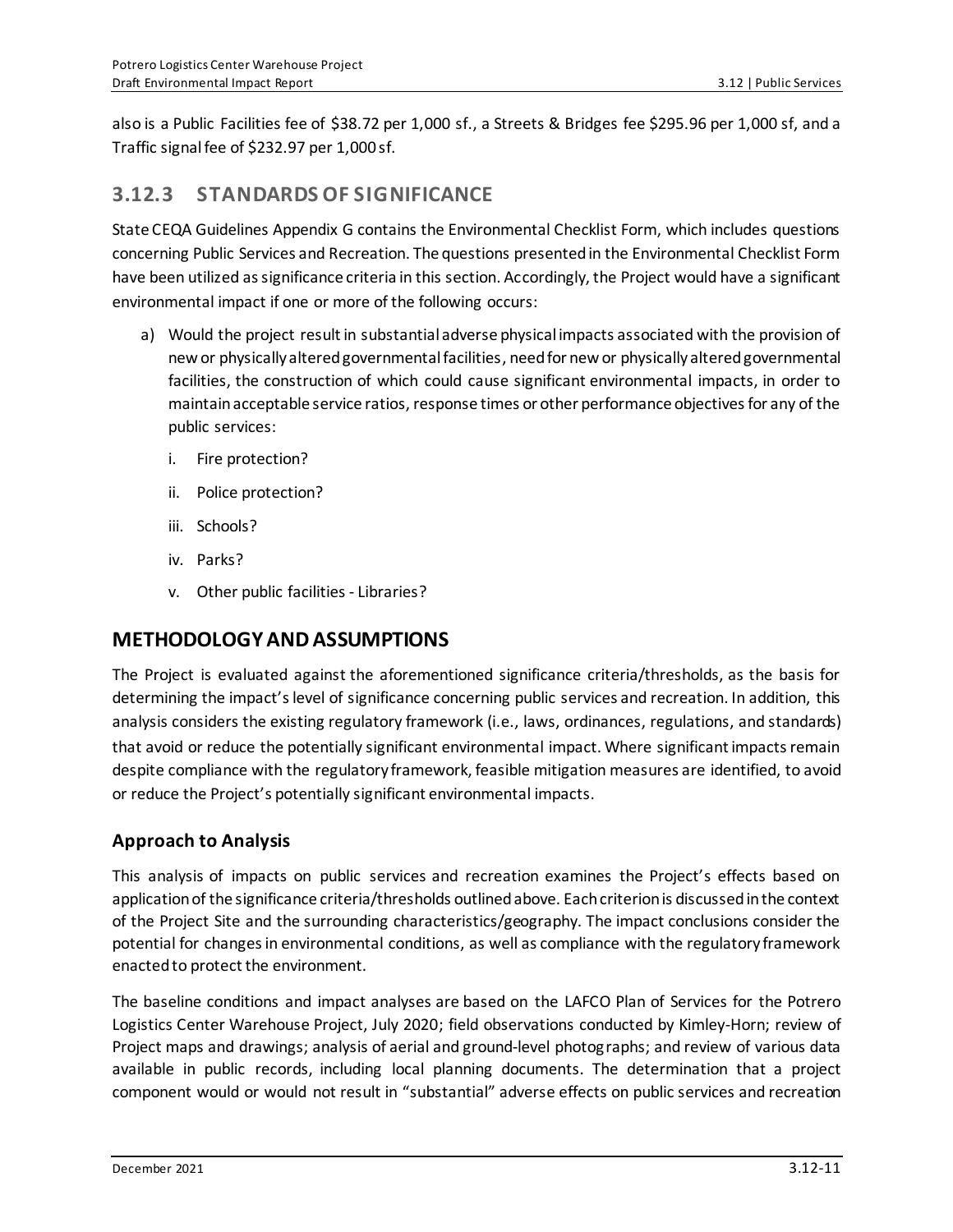standards considers the available policies and regulations established by local and regional agencies and the amount of deviation from these policies in the Project's components.

## **3.12.4 PROJECT IMPACTS AND MITIGATION MEASURES**

- *Impact 3.12-1: Would the Project result in substantial adverse physical impacts associated with the provision of new or physically altered governmental facilities, need for new or physically altered governmental facilities, the construction of which could cause significant environmental impacts, in order to maintain acceptable service ratios, response times or other performance objectives for any of the public services:*
	- *i. Fire protection?*

#### *Level of Significance: Less than Significant Impact*

As discussed above, the City of Beaumont has contracted with the RCFD and CAL FIRE for fire protection and emergency services. Thus, RCFD and CAL FIRE would provide fire protection services to the entirety of the Project Site. Upon Project approval and annexation of the Annexation Area, the RCFD would continue to provide services to the entirety of the Project Site. In addition, the RCFD provides fire protection engineering, building inspections to ensure code compliance, and conformance to hazardous materials use, handling, and disposal. These services would be available to the Project applicant to ensure all design, building and construction, and operations would be current with the most recent fire safety standards. All construction activities would be subject to compliance with applicable emergency response and fire safety requirements of RCFD, the California Fire Code, and City of Beaumont. The Annexation Area would only marginally increase the City's size and it would be contiguous with the existing City boundary. The Project's increased demand for fire protection services would be proportionally nominal, as compared to the City's overall size. The Project would be within the service area of RCFD Fire Stations 20 and 66. The Project is not located in an area that would require construction of a new or unplanned fire station, and would not require expansion of an existing station such that an impact on the environment would occur.

Fire protection services for the Project Site would not substantially differ from services available through the County; but the service funding mechanism would change. Additionally, the proposed use that would be implemented within the Warehouse Site does not typically generate a large numbers of service calls, as compared to more residential uses that generate a larger emergency call volume.

Department review of the Project also would ensure that the design of Project would conform to the RCFD requirements and thereby reduce demands on fire protection services. Additionally, payment of the Fire Protection impact fees, property taxes, and other revenues generated by development within the Project area would be available to the City to offset any increased costs for fire protection services with little or no net effect on the City's budget.

Lastly, Project site development, landscaping and irrigation would serve to act as fire deterrents as opposed to leaving the site undeveloped and in its current condition. The risk of wildland fires would be reduced as a result of the design of the Project and the landscaping features that would presumably be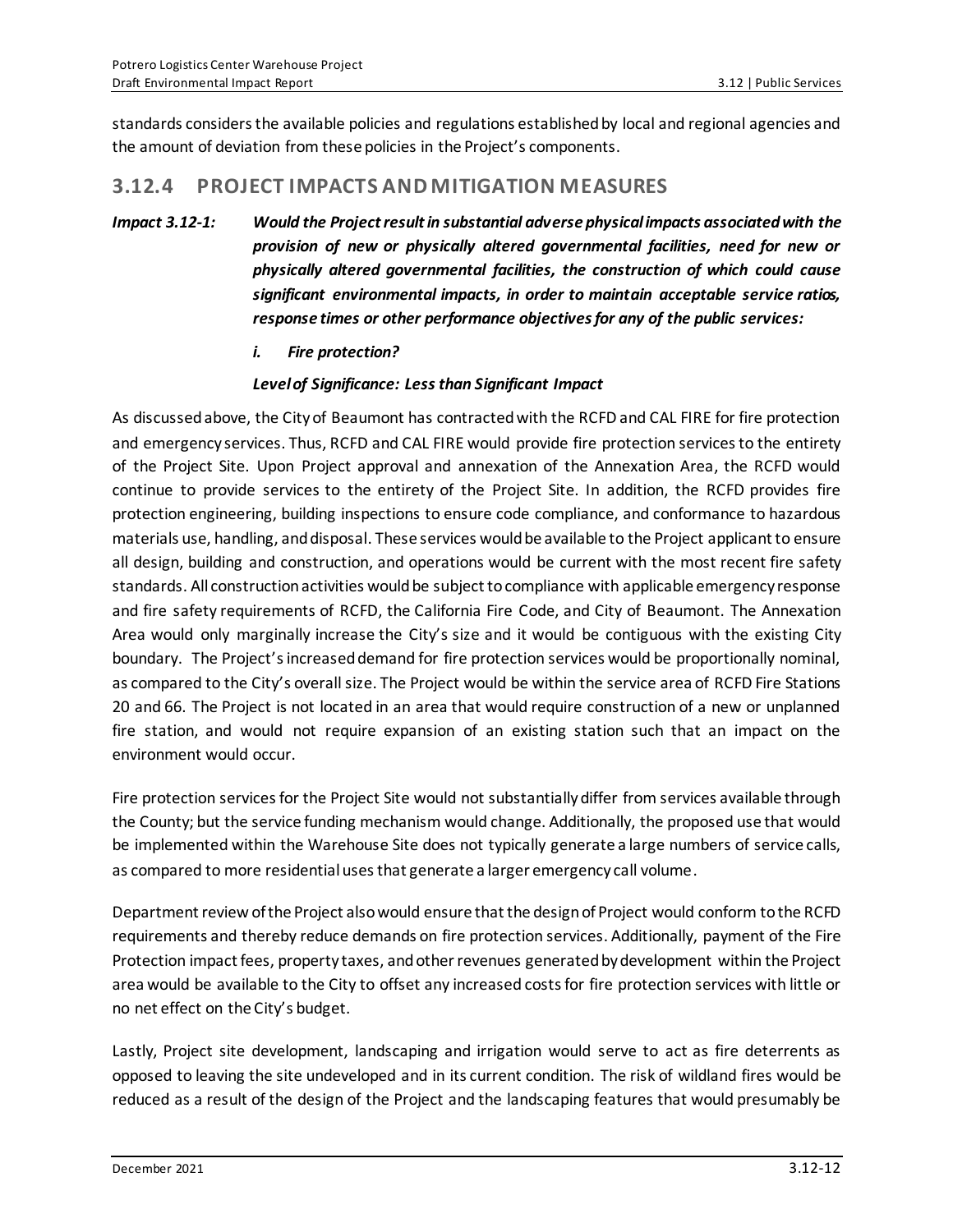less prone to wildfire spread than what is there now under existing conditions. Impacts would be less than significant and mitigation is not required.

#### *Mitigation Measures*

No mitigation is necessary.

#### *ii. Police protection?*

#### *Level of Significance: Less than Significant Impact*

The majority of the Project Site is currently within the City of Beaumont and is currently served by the BPD. Upon annexation of the Annexation Area, the entirety of the Project Site would be served by the BPD. All development proposals within BPD jurisdiction would be subject to BPD review. BPD review would act to ensure development would conform to BPD emergency access and site/facility security requirements and recommendations. Additionally, the Project applicant would pay the required Police Facilities Impact fees, property taxes, and other revenues generated by development within the Project Site, which would be available to the City to offset any increased costs for law enforcement services with little or no net effect on the City's capital improvement budget. Therefore, the Project would not affect the ability of the City to provide law enforcement services.

The City has a target ratio of 1.0 to 1.2 officers per 1,000 residents, which is reviewed annually. Currently, the ratio is approximately 0.93 officers per 1,000 residents. Further, the response times in the City is 2.9 minutes for in progress calls and 5.9 minutes for past calls. The Project consists of an industrial warehouse and logistics facility. The Project would not directly increase population therefore officer to population ratio would remain the same.

Prior to commencement of construction activities, Project plans would be reviewed by applicable local agencies to ensure compliance with the City's MC as well as all applicable regulations to ensure adequate site signage, lighting and other crime safety preventative measures are implemented. Construction of the Project would not result in adverse physical impacts associated with the provision of or need for new or physically altered police protection facilities. The Project would not substantially affect service ratios, response times, or other performance objectives such that new facilities are required. Law enforcement typically serves the surrounding area from centralized stations, and as such, the Project would be served from the existing police headquarters. The Project also would include design elements such as lighting of streets, walkways, and bikeways; visibility of doors and windows from the street; and fencing of the property. These measures would help reduce demands for law enforcement services and impacts would be less than significant.

#### *Mitigation Measures*

No mitigation is necessary.

*iii. Schools?*

*Level of Significance: Less than Significant Impact*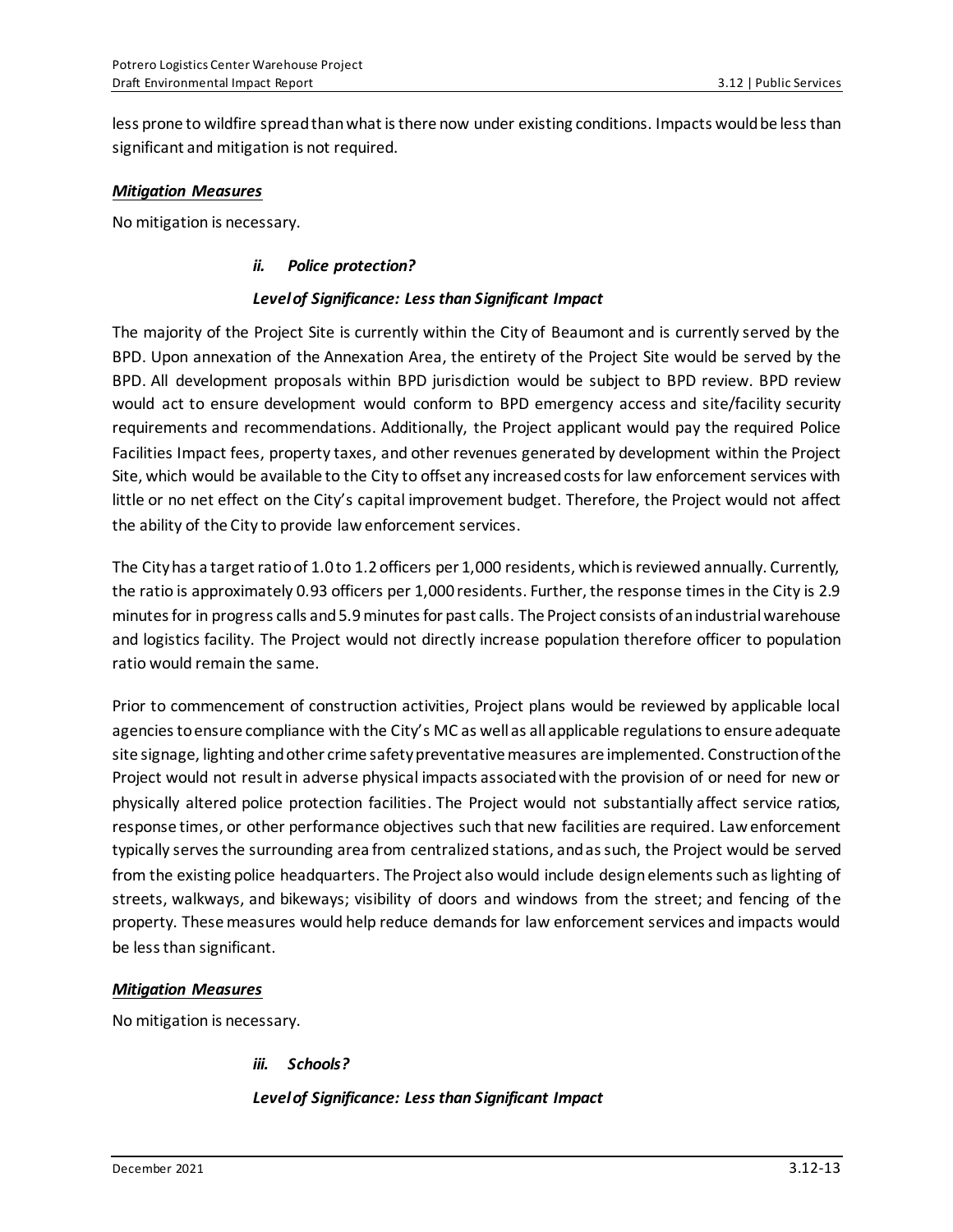School services for students in residential areas in the vicinity of the Project Site are provided by the BUSD. However, because the Project is industrial in nature, no students would be directly generated by the construction and operation of the Project. It is anticipated that most Project employees would come from surrounding areas or from currently planned residential development, indicating that only a limited number of new students would be generated.

According to California Government Code § 65995(3)(h), the payment of statutory fees is "deemed to be full and complete mitigation of the impacts of any legislative or adjudicative act, or both, involving, but not limited to, the planning, use, or development of real property, or any change in governmental organization or reorganization...on the provision of adequate school facilities." The school district is responsible for implementing the specific methods for mitigating school impacts under the Government Code.

The BUSD currently requires school mitigation impact fees of \$0.66 per square foot for commercial/industrial developments.<sup>3</sup> The Project applicant would be required to pay the District's current developer impact fees for commercial/industrial use in effect at the time of building permit issuance. The BUSD uses these fees to pay for facility expansion and upgrades needed to serve new students. This component of the Project would neither generate any new students, norincrease demand for school services such that new facilities would be required. In addition, payment of fees in compliance with California Government Code § 65996 fully mitigates all impacts to school facilities. Therefore, this impact would be less than significant in this regard.

### *Mitigation Measures*

No mitigation is necessary.

#### *iv. Parks?*

### *Level of Significance: Less than Significant Impact*

The Beaumont Cherry-Valley Recreation and Park District currently provides park and recreation services for the Annexaction Site, and also provides services to most of the City and surrounding areas. This would remain so, even after annexation of the Annexaction Area. Additional park and recreation services would be provided by the City of Beaumont's Community Services, Parks and Grounds Department.

The industrial uses planned for the Project would not increase demands for park and recreational services because they would not directly increase population. Property taxes and revenues generated by future development would be available to the City to offset any increased costs for park and recreational services, with little or no net effect on the City's annual budget. Therefore, impacts from the Project would be less than significant and mitigation is not required.

### *Mitigation Measures*

No mitigation is necessary.

<sup>&</sup>lt;sup>3</sup> Beaumont Unified School District[, https://www.beaumontusd.us/apps/pages/Developer\\_Fees](https://www.beaumontusd.us/apps/pages/Developer_Fees)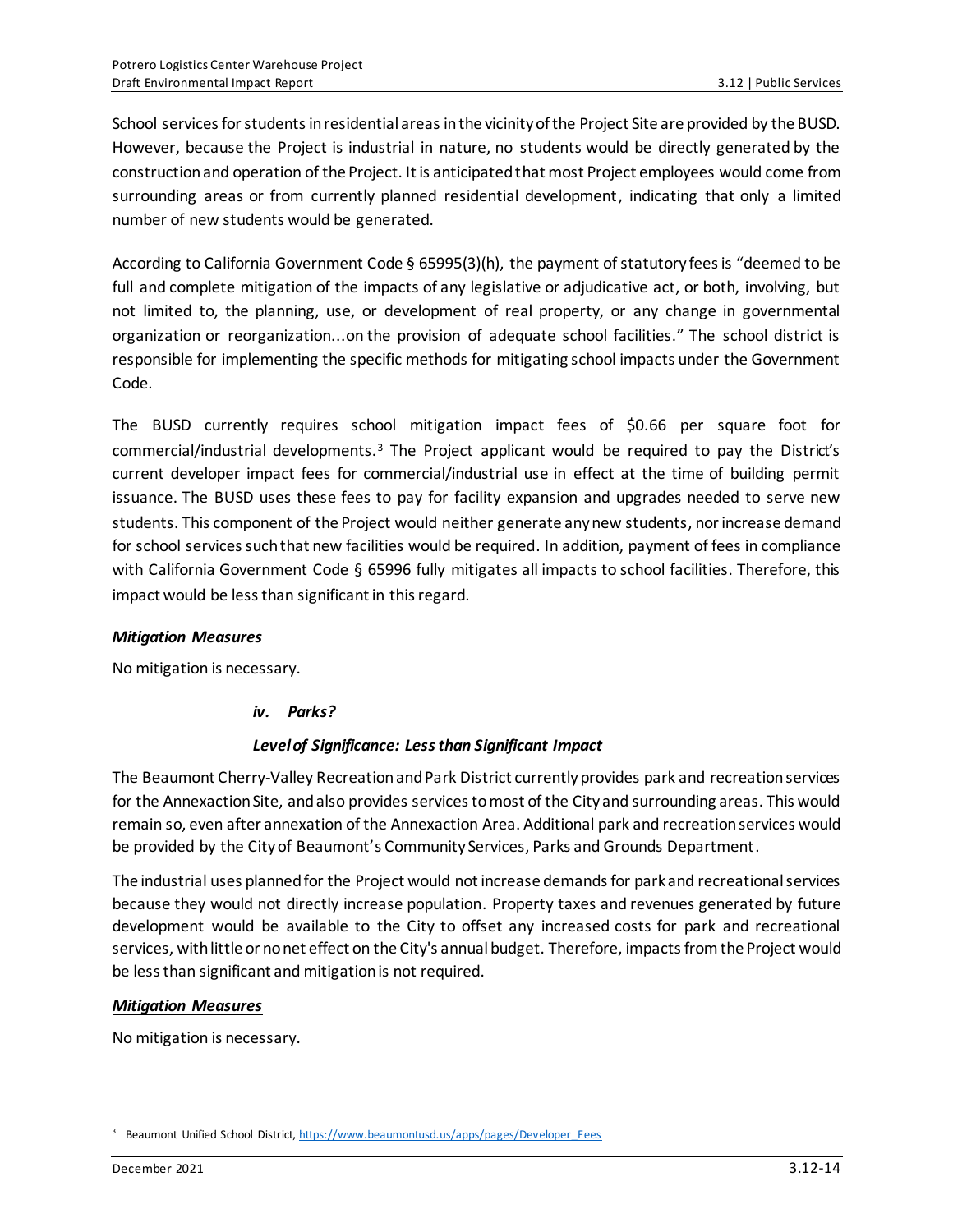#### *v. Other Public Facilities - Libraries?*

#### *Level of Significance: Less than Significant Impact*

The construction and operation of the Project would not result in a substantial increase in demand for these services such that a significant deterioration of the existing facilities would occur, or such that new facilities would be required.

The industrial use proposed by the Project would not result in increased demands for library services as the Project would not directly increase City population. In addition, the Project would pay the Public Services impact fees currently \$38.26 per square foot according to the City's Fee Schedule. The Project applicant would pay the fee at the time of building permit issuance and the City can use a portion of the fee for library services and other public facilities. Therefore, the Project would not affect the District's ability to provide library services with no net effect on the City's budget. Impacts would be less than significant and no mitigation is required.

#### *Mitigation Measures*

No mitigation is necessary.

## **3.12.5 SIGNIFICANT UNAVOIDABLE IMPACTS**

No significant unavoidable public services impacts have been identified.

## **3.12.6 CUMULATIVE IMPACTS**

The Project would not substantially increase the need for public services in the City. The Project would not result in an overall net increase in City population. Anticipated increase demands for public services within the City has already been accounted for in the General Plan and analyzed in the GP EIR, which accounts for cumulative growth in the City. In addition, related to all public services, the Project, and all cumulative projects, would pay the required development fees that would be appropriately allocated for police, fire, schools, parks, and other public facilities.

Similar to the Project, other cumulative projects would be required to demonstrate their level of impact on public services including paying the appropriate development fees; therefore, the past, present, and future projects would not result in a cumulative impact related to the provision of public services.

### **3.12.7 REFERENCES**

City of Beaumont. (March 2007). *City of Beaumont General Plan*. Beaumont, CA: City of Beaumont.

City of Beaumont Police Department, 2020. Personal Communication, phone call October 30, 2020.

City of Beaumont. (June 2019). *City of Beaumont Code of Ordinances.* Beaumont, CA: City of Beaumont.

City of Beaumont. (July 2020). *City of Beaumont Development Related Fee Schedule*.

Kimley-Horn. (July 2020). *Riverside County Local Agency Formation Commission Plan of Services for the Potrero Logistics Center Warehouse Project*.